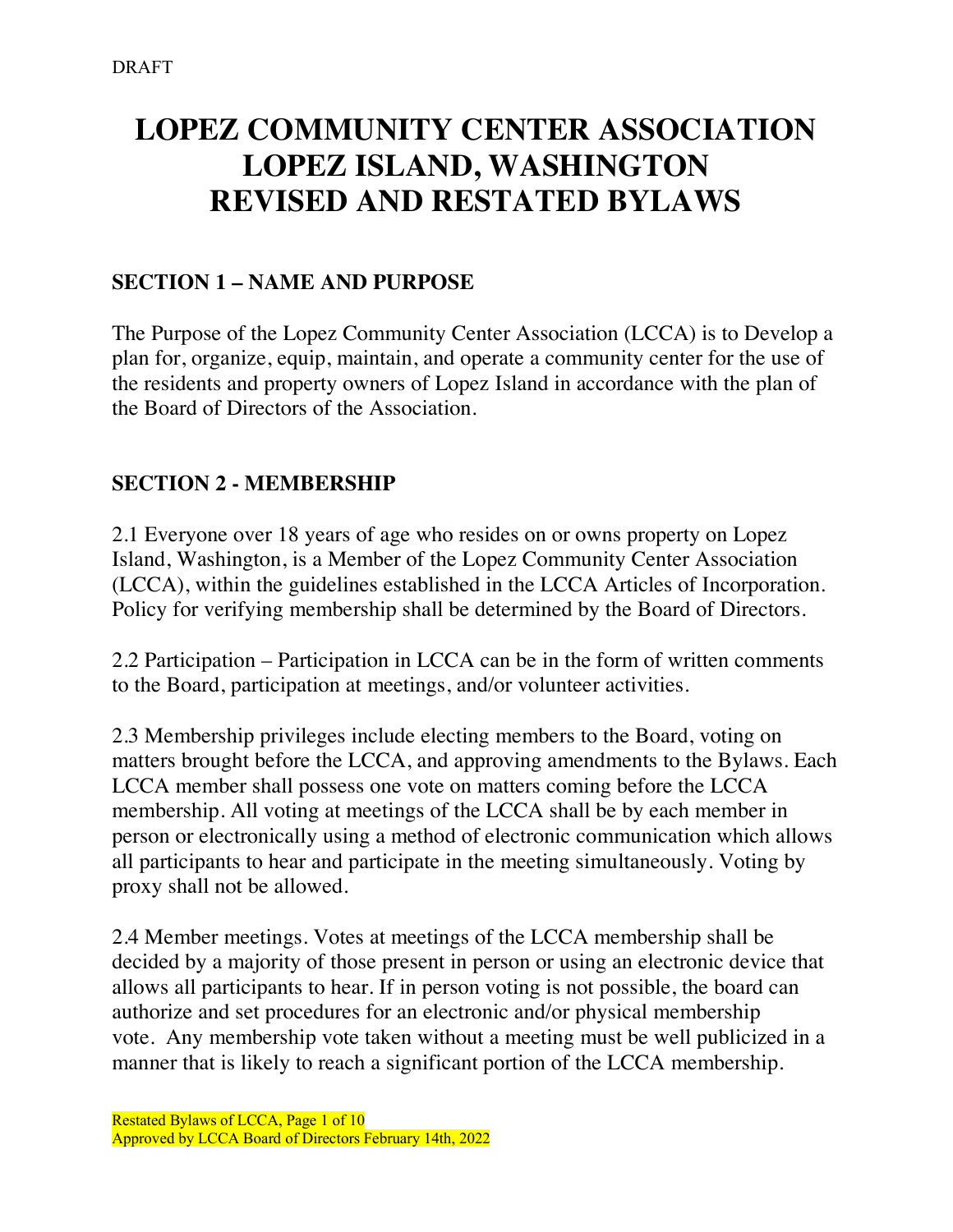# **SECTION 3 – BOARD OF DIRECTORS**

3.1 Eligibility - Any member of the LCCA over 18 years of age is eligible to be a Board member.

3.2 Responsibilities - The Board shall oversee the business, affairs, and property of the LCCA as provided by these Bylaws. The Board is also responsible for stewardship of the lands owned by LCCA. These duties and responsibilities shall be performed by the entire Board in a manner that is compliant with all applicable laws and regulations; that preserves any non-profit status under both State and Federal Regulations; and that maintains fiscal viability.

The Board as a body is vested with full and final authority over the affairs of the LCCA.

Individual Board members have a fiduciary duty of care, of loyalty, and of compliance with applicable laws, LCCA Bylaws, and LCCA policies.

Performance of these duties and responsibilities shall be consistent with, and in support of, the Purpose of the LCCA.

3.3 Board Members - The Board shall consist of no more than thirteen (13) and no fewer than seven (7) members, with a majority of the Board members constituting a quorum. When there is a student filling the position allowed for in Section 3.8, the number of Board members can be as many as fourteen (14). Each Board member shall possess one (1) vote on matters coming before the Board. All voting at meetings of the Board shall be by each Board member in person or electronically. Voting by proxy shall not be allowed.

3.4 Elections - Board members shall be elected by a majority vote of the LCCA membership voting at the annual meeting.

3.5 Term of Office - Each Board member shall serve for a three (3)-year term. A Board member may be re-elected but may not serve more than a total of three (3) three (3)-year terms. A Board member elected to fill a vacancy may be re-elected to three (3) additional three (3)-year terms.

3.6 Vacancies - A vacancy occurs when there are fewer than thirteen (13) Board members. Vacancies on the Board may be filled by a majority vote of the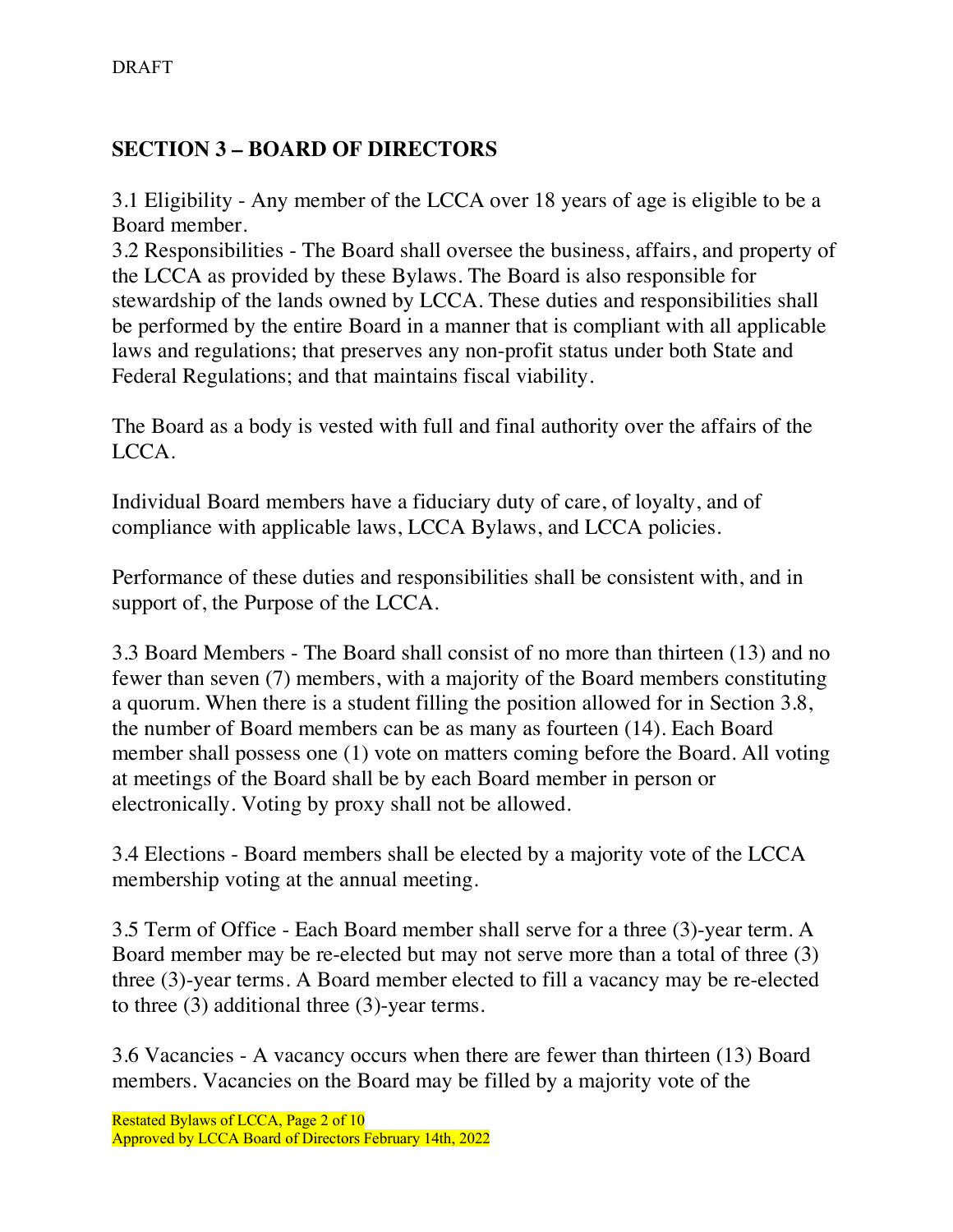remaining Board members. A Board member elected in this manner shall serve until the annual meeting and be eligible for reelection at that time.

3.7 Removal - A Board member may be removed from the Board when sufficient cause for such removal exists in the discretion of the remaining Board members. Failure to attend three (3) or more consecutive meetings may be a cause for removal pending review of circumstances. The Board shall adopt such procedures for the removal of a Board member as it may in its discretion consider necessary for the best interests of the organization. Any Board member may be removed from office by a three-quarters (3/4) vote of the Board members present at any regular or special meeting of the Board. Notice of the proposed removal of a Board member must be given to such Board member at least ten (10) days prior to the date of the meeting at which such removal is to be voted upon and must state the cause for the proposed removal.

3.8 The Board at its discretion may create a student position on the Board. The term will be designated in the motion supporting this action. Such action requires a two-thirds (2/3) affirmative vote of the Board membership. If student board members are under 18 years of age, their participation in official business, including voting, shall be in an advisory capacity. Persons under 18 years of age shall not sign contracts or otherwise act on behalf of the organization to third parties.

#### 3.9 Board Meetings

3.9.1 There will be no less than four (4) meetings of the Board and one (1) annual meeting of the LCCA membership during a calendar year. The annual meeting of the LCCA membership will be held during the first quarter. Unless otherwise stipulated in these Bylaws, all votes at meetings of the Board shall be decided by a majority of Board members present in person and at which a quorum is present, except as described in Section 3.9.6. Votes at meetings of the LCCA membership shall be decided by a majority of those present in person, except as described in Section 3.9.6.

3.9.2 Any LCCA member may attend a Board meeting. There will be a specified agenda time for public participation at all regular meetings.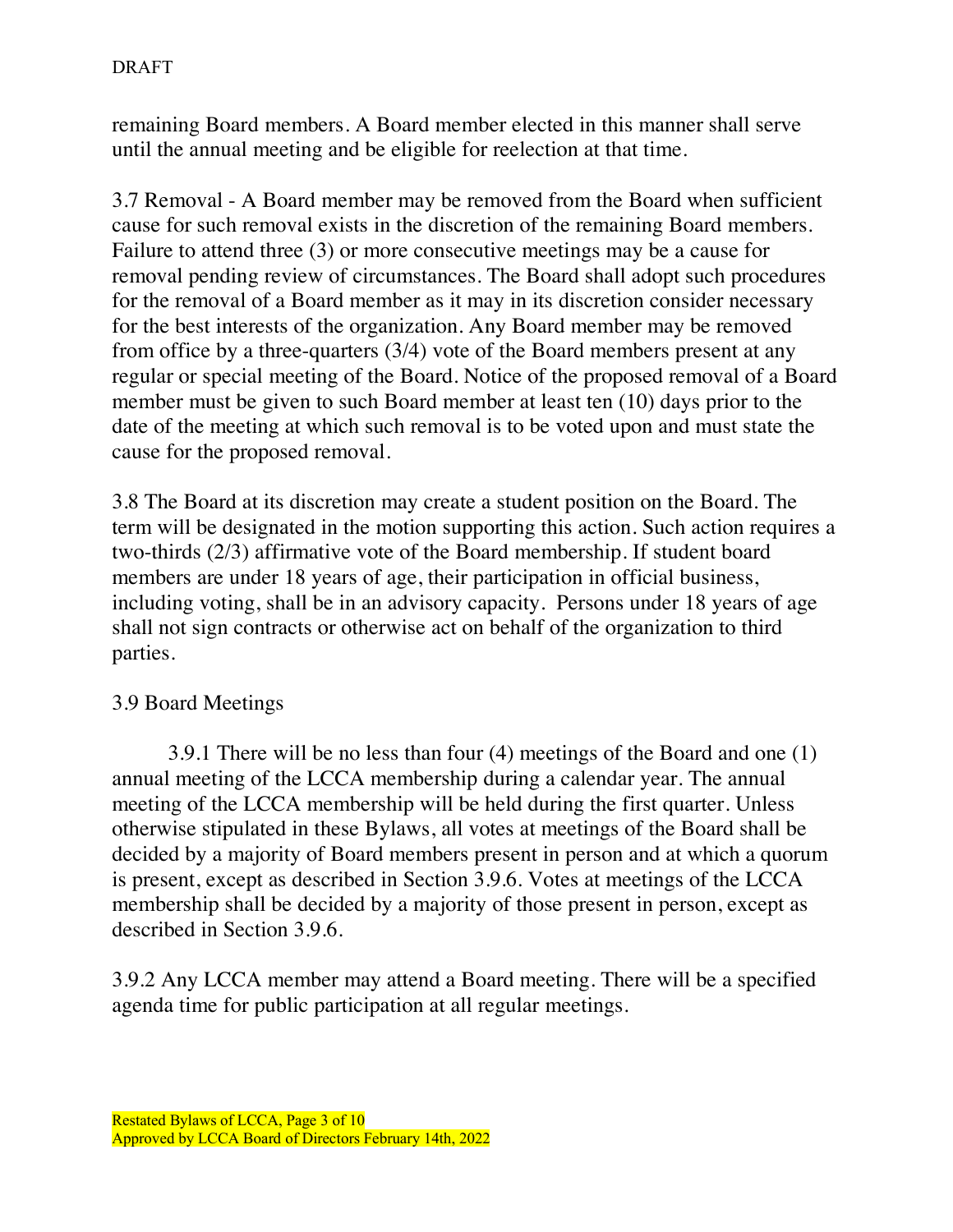3.9.3 The Board may call a private "Executive Session" during a regular Board meeting for management of LCCA affairs. Visitors, including non-board LCCA members, may not attend Executive sessions.

3.9.4 Special meetings of the Board may be called as the Board and/or Chair shall deem necessary for the competent management of the affairs of LCCA or by written petition signed by ten (10) members of LCCA.

## 3.9.5 Electronic Notice

3.9.5.1 Electronic Notice.Notice to Board members in an electronic transmission that otherwise complies with the requirements of these Bylaws is effective only with respect to Board members who have consented, in the form of a record, to receive electronically transmitted notices under this section. A Board member who provides consent, in the form of a record, to receipt of electronically transmitted notices shall designate in the consent the message format accessible to the recipient, and the address, location, or system to which these notices may be electronically transmitted. A Board member who has consented to receipt of electronically transmitted notices may revoke the consent by delivering a revocation to the corporation in the form of a record.

3.9.5.2 Revoking Consent. The consent of any Board member is revoked if the LCCA is unable to electronically transmit two (2) consecutive notices given by the LCCA in accordance with the consent, and this inability becomes known to the Secretary of the LCCA or other person responsible for giving the notice. The inadvertent failure by the LCCA to treat this inability as a revocation does not invalidate any meeting or other action.

3.9.6 Electronic Voting. Voting by phone or email is a valid source of voting as long as the requirements of electronic notice have been met.

3.9.6.1 The member's approval of the LCCA action must be evidenced by one or more consents in the form of a signature affixed to a written statement, or in the form of an electronic transmission such as an email or other transmission. The means of communicating consent must contain a statement which describes the LCCA action being approved, and may be received either before or after the LCCA action becomes effective. Such consent shall be delivered to the LCCA for inclusion in the minutes or filing with the LCCA records.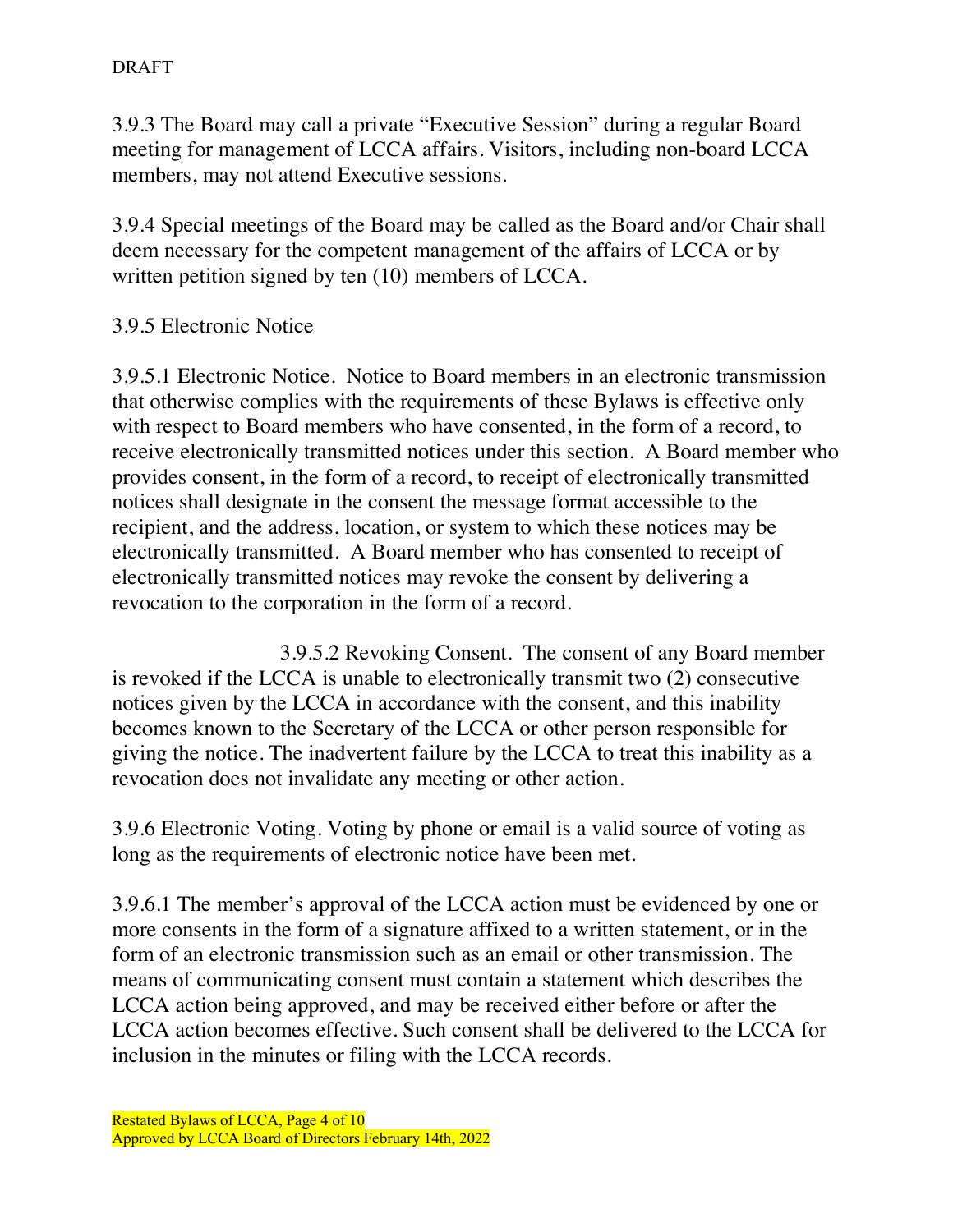3.9.6.2 LCCA action is approved under this section when the last Board member executes the consent.

3.9.6.3 A consent under this section has the effect of a meeting vote and may be described as such in any record.

3.10 Action by Board Members Without a Meeting. Any action required or permitted to be taken may be taken without a meeting if all of the members of the Board of Directors consent in writing to such action and the decision is unanimous. Such written consent or consents shall be filed with the minutes of the proceedings of the Board of Directors.

# **SECTION 4 - ELECTIONS AND OFFICERS**

4.1 Nominating Committee – An ad hoc Nominating Committee of at least three (3) shall be appointed for the purpose of developing an annual slate of candidates for membership on the Board. The Executive Committee shall appoint the chair of the Nominating Committee, who shall select the remaining Committee members, at least one of whom must be an LCCA member not currently serving on the Board.

A slate of candidates shall be announced in a manner that is likely to reach a significant portion of the LCCA membership at least fourteen (14) days prior to the annual membership meeting. No more than two (2) members of the Nominating Committee may be nominated for positions on the Board.

The newly elected Board members shall assume their positions at the first Board meeting following their election. The existing Board and Officers will continue to serve until this time.

4.2 Operational Structure - The Officers of the Board ("Executive Committee") shall consist of the Chair, Vice-Chair, Secretary, and Treasurer, selected at the first meeting each year by the Board from the existing Board members.

4.3 Duties of the Chair - The Chair shall preside at meetings of the Board and of the LCCA membership; set goals and objectives with the Board; set agendas with advice of the Executive Committee and employees; assign Committee chairs with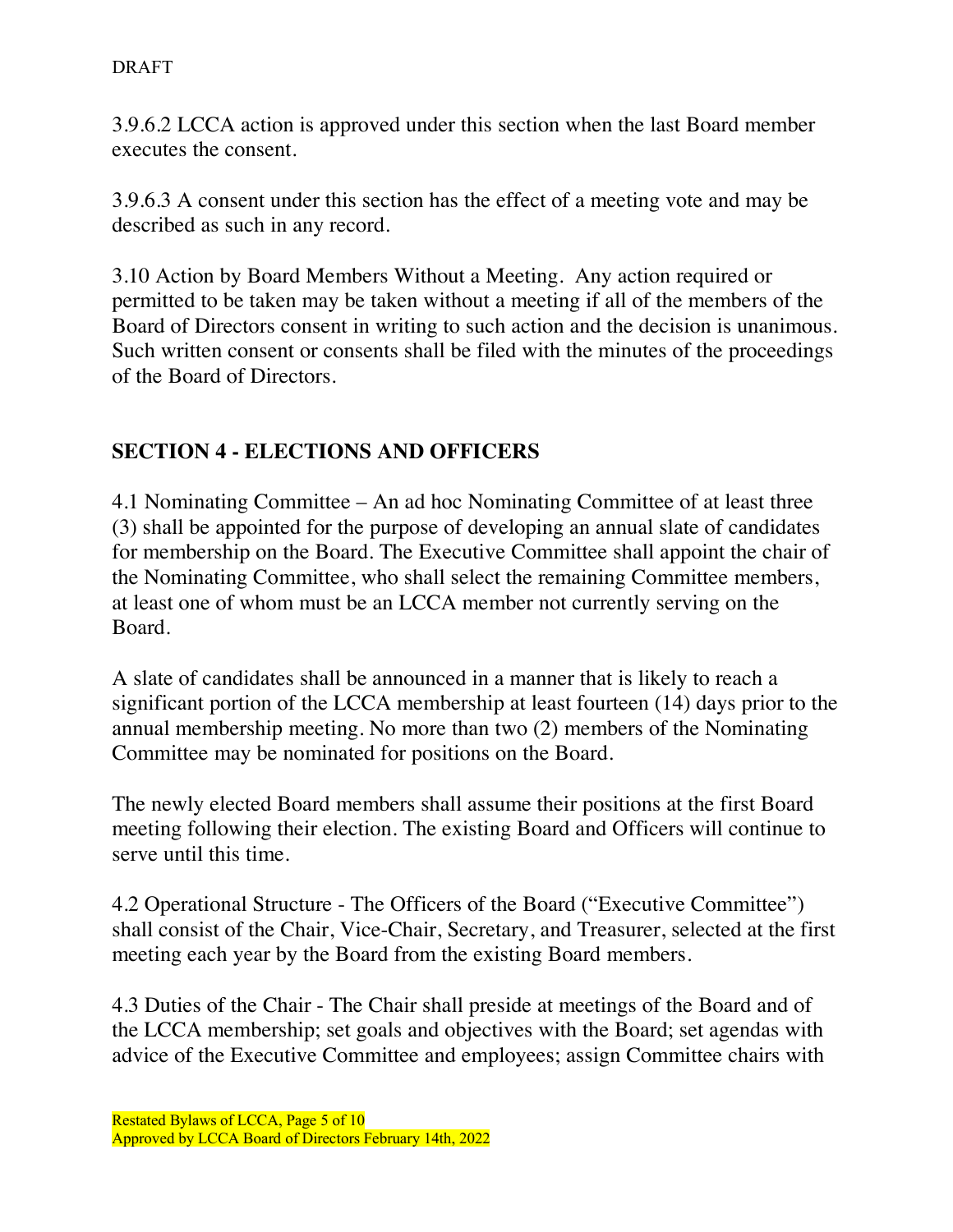the Executive Committee; strive to maintain supportive relationships with the Board, Director, employees, and community.

4.4 Duties of the Vice-Chair - The Vice-Chair shall perform the duties of the Chair in his/her absence.

4.5 Duties of the Secretary - The Secretary shall record the attendance and minutes of all meetings of the Board and of the annual and special meetings of the LCCA membership, and ensure compliance with all state and federal registration requirements. The Secretary, with prior Board approval, may appoint an assistant to perform duties as designated by the Secretary. This assistant need not be a member of the Board.

4.6 Duties of the Treasurer - The Treasurer shall oversee the LCCA's finances and preparation of an annual budget; present a financial statement at each regular meeting of the Board and at the annual meeting of the LCCA membership; ensure compliance with all state and federal tax reporting; and encourage strategic thinking about the short and long-term financial goals of the LCCA.

4.7 Vacancies - An Officer vacancy shall be filled for the remainder of the term by a simple majority vote of the Board members at a regular or special Board meeting.

# **SECTION 5 - FUNDS**

5.1 All funds collected by the LCCA or received as donations shall be used for the purposes of the LCCA as stated in its Articles of Incorporation, and be allocated in a manner consistent with the donor's intent when possible.

5.2 Checks, Drafts, or Orders - All checks, drafts, or orders for the payment of money, notes, or other evidence of indebtedness issued in the name of LCCA, shall be signed by designated members of the Executive Board and/or employees designated by the Board.

5.3 Deposits - All funds of the LCCA shall be deposited to the credit of the LCCA in such banks, trust companies, or other depositories as the Board may select.

5.4 Gifts - The Board may, in its discretion, accept on behalf of the LCCA any contribution, gift, bequest, or device for any purpose of the LCCA.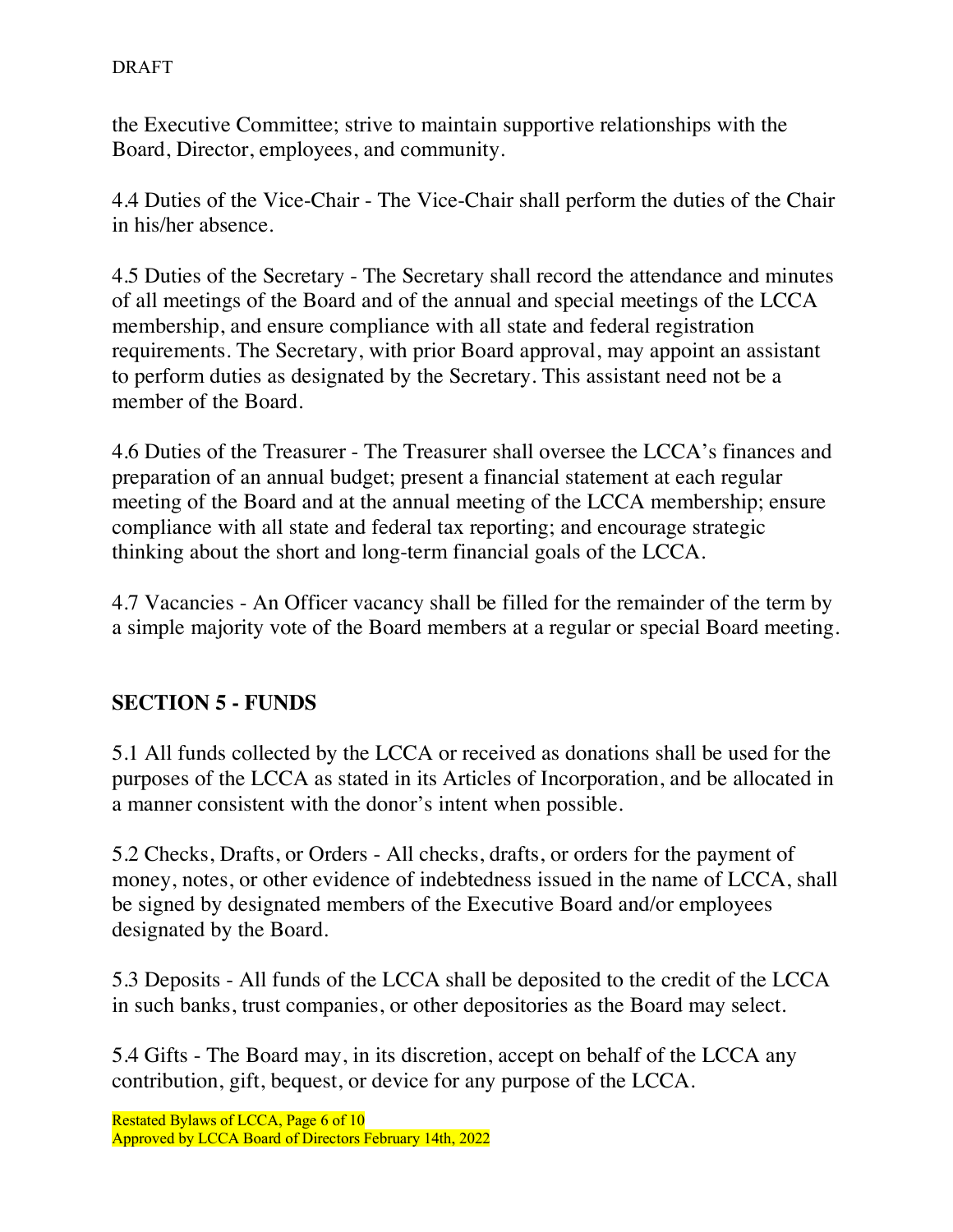# **SECTION 6 - AMENDMENTS TO THE BYLAWS**

6.1 Amendments to these Bylaws must first be approved by a two-thirds (2/3) vote of the Board at a regularly scheduled meeting, and then ratified by a two-thirds (2/3) majority vote of the members present at the annual LCCA meeting.

6.2 Notification to the LCCA of proposed Bylaw changes shall be announced in a manner which is likely to reach a significant portion of the LCCA membership at least twenty (20) days prior to the annual meeting at which the changes will be considered for ratification.

## **SECTION 7 - INDEMNIFICATION PROVISIONS**

7.1 The LCCA shall, to the extent legally permissible, indemnify each person who may serve or who has served as an officer, director, or employee of the LCCA against all expenses and liabilities, including, without limitation, attorney fees, judgments, fines, excise taxes, penalties and settlement payments, reasonably incurred by or imposed upon such person in connection with any threatened, pending or completed action, suit or proceeding in which he or she may become involved by reason of his or her service in such capacity; provided that no indemnification shall be provided for any such person with respect to any matter as to which he or she shall have been finally adjudicated in any proceeding not to have acted in good faith in the reasonable belief that such action was in the best interests of the LCCA; and further provided that any compromise or settlement payment shall be approved by a majority vote of a quorum of directors who are not at that time parties to the proceeding.

The indemnification provided hereunder shall inure to the benefit of the heirs, executors and administrators of persons entitled to indemnification hereunder. The right of indemnification under this Section shall be in addition to and not exclusive of all other rights to which any person may be entitled.

No amendment or repeal of the provisions of this Section which adversely affect the right of an indemnified person under this Section shall apply to such person with respect to those acts or omissions which occurred at any time prior to such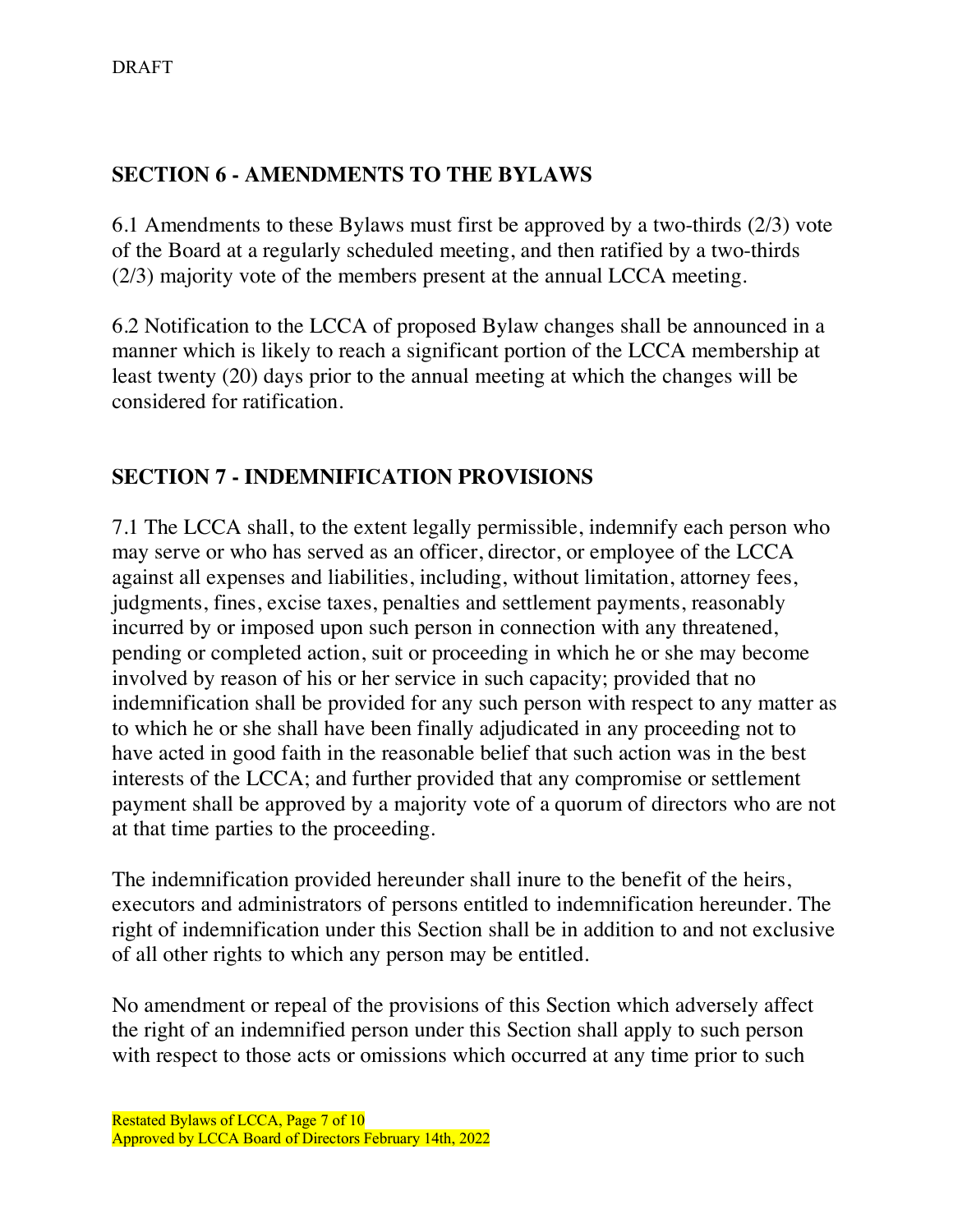amendment or repeal, unless such amendment or repeal was voted by or was made with the written consent of such indemnified person.

This Section constitutes a contract between the corporation and the indemnified officers, directors, and employees. No amendment or repeal of the provisions of this Section which adversely affects the right of an indemnified officer, director, or employee under this Section shall apply to such officer, director, or employee with respect to those acts or omissions which occurred at any time prior to such amendment or repeal.

7.2 The LCCA may purchase and maintain insurance, at its expense, to protect itself and any individual who is a director, officer, employee, or agent of the LCCA against any liability asserted against him or her and incurred by him or her in any such capacity or arising out of their status as such, whether or not the LCCA has or would have the power to indemnify him or her against such expense, liability, or loss under law.

## **SECTION 8 - COMMITTEES**

8.1 The Board, by resolution adopted by a majority of the Board members present at a regularly scheduled meeting, may designate and appoint one or more committees. The Board will approve the budget and specify the duties, responsibilities, authority and duration of a committee. Committees may be comprised exclusively of Board Members or have both Board Members and nonboard members. All committees must have at least one member of the Board**,** and keep meeting minutes that record all voted upon decisions.

8.2 The Board, by resolution adopted by a majority of the Board members present at a regularly scheduled meeting, may terminate a committee.

8.3 No such committee shall have the authority of the Board of Directors in reference to:

(a) Amending, altering or repealing the Bylaws;

(b) Electing, appointing, or removing any member of any such committee or any Director or Officer of the Corporation;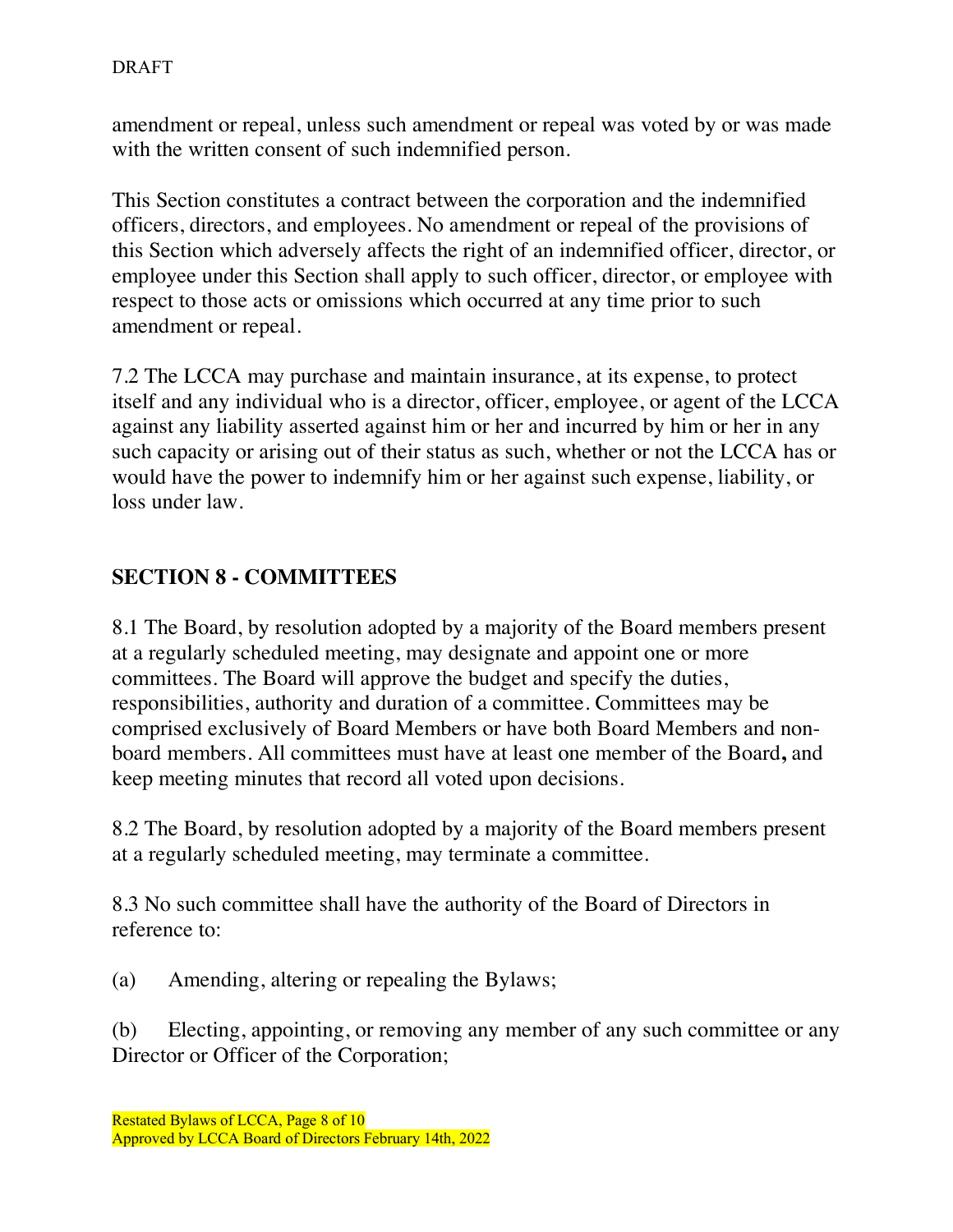(c) Amending the Articles of Incorporation;

(d) Authorizing the sale, lease, exchange or mortgage, of all or substantially all of the property and assets of the Corporation

(e) Authorizing the voluntary dissolution of the Corporation or revoking proceedings therefor; or

(f) Amending, altering or repealing any resolution of the Board of Directors which by its terms provides that it shall not be amended, altered or repealed by such committee.

The designation and appointment of any such committee and the delegation thereto of authority shall not operate to relieve the Board of Directors or any individual Director of any responsibility imposed upon it or him or her by law. Any decision of any committee may be appealed to the Board of Directors by any Member affected by a decision of such committee.

## **SECTION 9 - RECORDS**

9.1 LCCA shall keep at its registered office or its principal office the following documents:

(1) Current articles**,** bylaws and policies;

(2) Correct and adequate statements of accounts and finances;

(3) A list of officers' and Board members' names and addresses;

(4) Minutes of the proceedings of the members, if any, the Board, and any minutes which are maintained by committees of the Board.

9.2 LCCA records shall be open at any reasonable time to inspection by any member of more than three months standing or a representative of more than five percent of the membership. Cost of inspecting or copying shall be borne by such member except for costs for copies of articles or bylaws. Any such member must have a purpose for inspection reasonably related to membership interests, and will be asked to sign a confidentiality statement. Use or sale of Board members' lists by such member if obtained by inspection is prohibited.

#### **SECTION 10 - FISCAL YEAR**